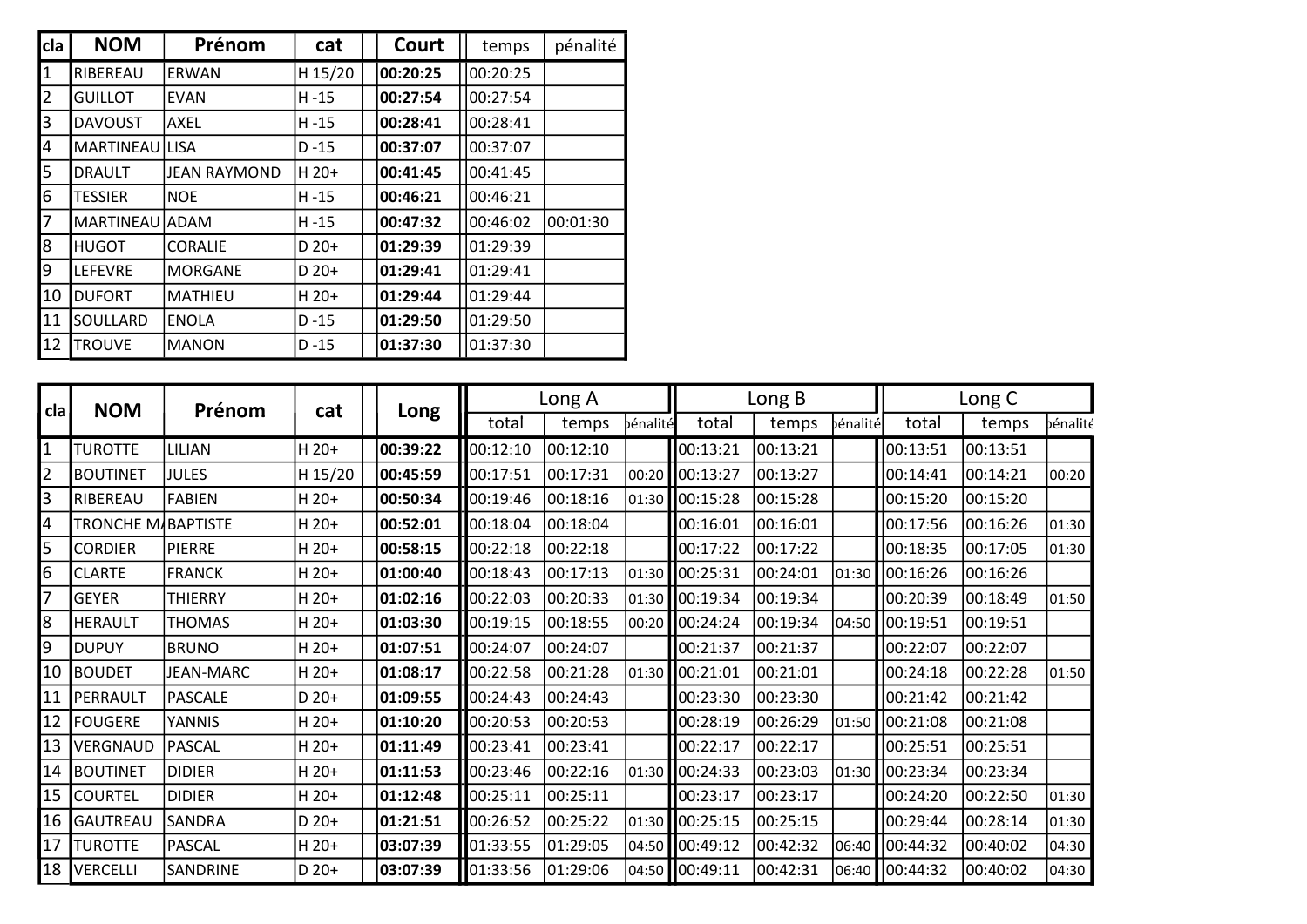|                |                        |                       |          |              | Moyen 1  |          |          | Moyen 2  |                    |          |  |
|----------------|------------------------|-----------------------|----------|--------------|----------|----------|----------|----------|--------------------|----------|--|
| cla            | <b>NOM</b>             | Prénom                | cat      | <b>Moyen</b> | total    | temps    | bénalité | total    | temps              | pénalité |  |
| $\mathbf{1}$   | MOREAU                 | <b>MATHIEU</b>        | $H$ 20+  | 00:38:24     | 00:17:49 | 00:17:49 |          | 00:20:35 | 00:20:35           |          |  |
| $\overline{2}$ | <b>BOUTINET</b>        | LENA                  | $D 20+$  | 00:45:04     | 00:21:53 | 00:21:53 |          | 00:23:11 | 00:23:11           |          |  |
| 3              | <b>CHAISEMARTHERVE</b> |                       | H 20+    | 00:47:06     | 00:24:22 | 00:24:22 |          | 00:22:44 | 00:22:44           |          |  |
| 4              | NICOU                  | <b>MATHIEU</b>        | $H$ 20+  | 00:48:04     | 00:20:57 | 00:20:57 |          | 00:27:07 | 00:27:07           |          |  |
| 5              | CARRERE                | <b>BERTRAND</b>       | $H 20+$  | 00:49:10     | 00:25:57 | 00:25:37 |          | 00:23:13 | 00:23:13           |          |  |
| 6              | <b>NADAUD</b>          | <b>AXEL</b>           | H 15/20  | 00:49:26     | 00:24:59 | 00:24:59 |          | 00:24:27 | 00:24:27           |          |  |
| 7              | <b>BOUCHET</b>         | <b>ALBANE</b>         | $D - 15$ | 00:52:18     | 00:27:37 | 00:27:37 |          | 00:24:41 | 00:24:41           |          |  |
| 8              | <b>TROUVE</b>          | <b>JULIEN</b>         | $H$ 20+  | 00:52:29     | 00:23:56 | 00:23:56 |          | 00:28:33 | 00:28:33           |          |  |
| 9              | <b>BLANCHER</b>        | <b>ROMANE</b>         | $D - 15$ | 00:53:05     | 00:25:10 | 00:25:10 |          | 00:27:55 | 00:27:55           |          |  |
| 10             | RIBEREAU               | <b>ERWAN</b>          | H 15/20  | 00:53:15     | 00:26:55 | 00:26:55 |          | 00:26:20 | 00:26:20           |          |  |
| 11             | <b>FAURE</b>           | <b>KEVIN</b>          | $H$ 20+  | 00:53:51     | 00:25:02 | 00:25:02 |          | 00:28:49 | 00:28:49           |          |  |
| 12             | CLOUZEAU               | VALERIE               | $D 20+$  | 00:54:11     | 00:24:58 | 00:24:58 |          | 00:29:13 | 00:29:13           |          |  |
| 13             | <b>DAVOUST</b>         | <b>ALEX</b>           | H 20+    | 00:55:32     | 00:25:35 | 00:25:35 |          | 00:29:57 | 00:29:57           |          |  |
| 14             | <b>BOIS</b>            | <b>SIMON</b>          | $H - 15$ | 00:55:39     | 00:24:59 | 00:24:59 |          | 00:30:40 | 00:30:40           |          |  |
| 15             | <b>PIECHNIK</b>        | <b>MAEVA</b>          | $H$ 20+  | 00:56:18     | 00:24:31 | 00:24:31 |          | 00:31:47 | 00:31:47           |          |  |
| 16             | <b>MAZE</b>            | JEAN CHRISTOPHE H 20+ |          | 00:57:56     | 00:29:36 | 00:29:36 |          | 00:28:20 | 00:28:20           |          |  |
| 17             | <b>MEGRET</b>          | <b>DAMIEN</b>         | H 20+    | 00:58:07     | 00:29:42 | 00:29:42 |          | 00:28:25 | 00:28:25           |          |  |
| 18             | <b>MATTEI</b>          | SANDRA                | $H$ 20+  | 01:01:24     | 00:25:29 | 00:25:29 |          | 00:35:55 | 00:35:55           |          |  |
| 19             | <b>BOUCHET</b>         | MARIE-NOELLE          | $D 20+$  | 01:02:11     | 00:29:59 | 00:29:59 |          | 00:32:12 | 00:32:12           |          |  |
| 20             | <b>VIGIER</b>          | PAUL                  | $H - 15$ | 01:02:49     | 00:26:14 | 00:26:14 |          | 00:36:35 | 00:36:35           |          |  |
| 21             | <b>VIGIER</b>          | <b>JEROME</b>         | $H 20+$  | 01:02:50     | 00:26:11 | 00:26:11 |          | 00:36:39 | 00:36:39           |          |  |
| 22             | <b>LAURENT</b>         | <b>ROBIN</b>          | $H - 15$ | 01:03:10     | 00:28:29 | 00:28:29 |          | 00:34:41 | 00:34:41           |          |  |
| 23             | <b>BOURRINET</b>       | <b>JOEL</b>           | H 20+    | 01:03:39     | 00:31:41 | 00:31:41 |          | 00:31:58 | 00:31:58           |          |  |
| 24             | <b>LANGLOIS</b>        | <b>PATRICIA</b>       | D 20+    | 01:05:29     | 00:34:30 | 00:34:30 |          | 00:30:59 | 00:30:59           |          |  |
| 25             | DESMOULIN YSALIS       |                       | H 15/20  | 01:06:25     | 00:31:51 | 00:31:51 |          | 00:34:34 | 00:34:34           |          |  |
|                | 26 MEILLAC             | FANCHON               | D 15/20  | 01:06:31     | 00:31:57 | 00:31:57 |          | 00:34:34 | 00:34:34           |          |  |
|                | 27 POIRAT              | JEAN CHRISTOPHE H 20+ |          | 01:06:47     | 00:31:17 | 00:31:17 |          | 00:35:30 | 00:34:00           | 01:30    |  |
|                | 28 LUBIN               | <b>THEO</b>           | $H - 15$ | 01:06:55     | 00:32:24 | 00:32:24 |          | 00:34:31 | 00:34:31           |          |  |
|                | 29  LASGREZAS          | MARIE                 | D 20+    | 01:11:34     | 00:32:55 | 00:32:55 |          | 00:38:39 | 00:38:19           | 00:20    |  |
|                | 30 GASCHET             | AMANDINE              | D 20+    | 01:12:46     | 00:32:22 | 00:32:22 |          | 00:40:24 | 00:40:24           |          |  |
|                | 31 GEYER               | <b>IRIS</b>           | D 15/20  | 01:15:07     | 00:33:02 | 00:33:02 |          | 00:42:05 | 00:42:05           |          |  |
|                | 32 BOURRINET           | MARIANNE              | D 20+    | 01:30:28     | 00:43:16 | 00:43:16 |          | 00:47:12 | $ 00:47:12\rangle$ |          |  |